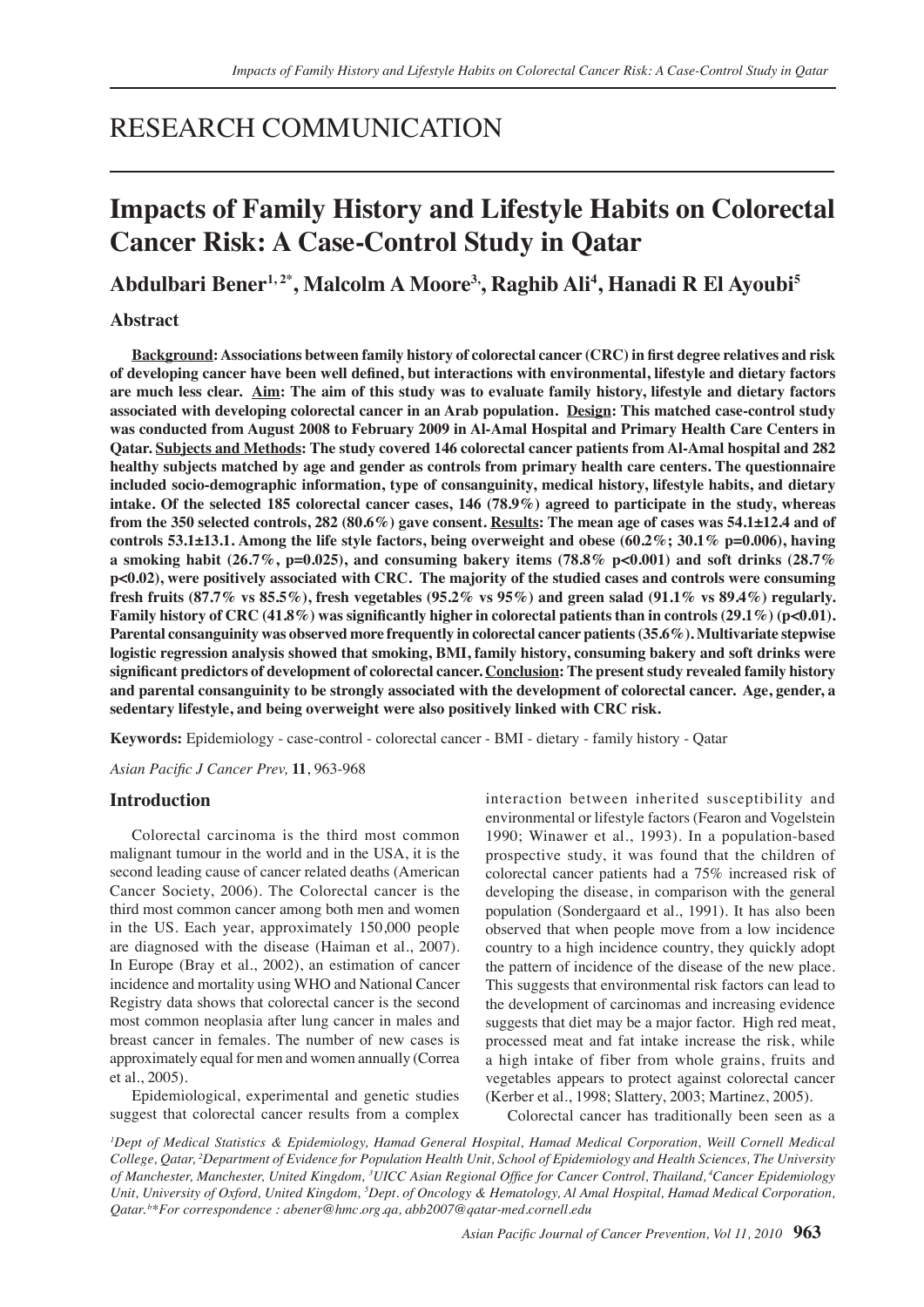#### *Abdulbari Bener et al*

disease of the West where it is one of the most common cancers in the developed countries whereas it is less common in developing countries (Bener et al., 2007). In the developed parts of the world, the age standardized rate (ASR) is 40 in males and 26.6 in females, in less developed areas, the rates are 10.2 and 7.7 respectively. The highest incidence rates occurred in North America, Australia, Western Europe and Japan. Freedman et al., (2006) reported that Jordanians and Egyptians presented the lowest rates 11.3 and 6.0 per 100,000 population respectively. Cyprus had a lower incidence rate (17.3/100,000 population) similar to that of Israeli Arabs (15.2). In Jordan, colorectal cancer was the second most common cancer among both males and females (Boyle and Langman, 2000). The overall incidence rate of colorectal cancer in the Gulf countries is lower than most of the industrial countries. In the Kingdom of Saudi Arabia12, colorectal cancer ranks second after breast cancer, constituting almost 9% of the newly diagnosed cases. Also, in the State of Qatar, Colorectal cancer ranked second after the breast cancer with 9% of total cancer cases. Salim et al., (2009) reported in a review of cancer epidemiology in Arab region that age standardized incidence rate for colon and rectum was higher in Kuwait (8.4 & 5.2) and Bahrain  $(7.9 \& 4.4)$  compared to other arab countries.

Incidence rates are increasing in countries that are undergoing rapid industrialization because of the lifestyle risk factors including diet, physical activity, obesity which play a pivotal role in the aetiology of the disease. Qatar, like many other developing countries, has witnessed rapid change in many aspects of life during the last two decades. The discovery of oil in the 1950s has contributed to significant social change, and Qatar has experienced a rapid transition in its socioeconomic status. This rapid growth and changing environmental and social conditions in the State of Qatar affected the prevalence and patterns of cancer. The increasing incidence of colorectal cancer during the past decade coincides with several changes in lifestyle habits in the Arab population. It is thus important to evaluate to what extent familial predisposition is involved in both the early and late stages of colorectal carcinoma.

This case-control study was designed to evaluate the impact of family history, life style and dietary factors on colorectal cancer in an Arab population.

## **Subjects and Methods**

The study was carried out at Al-Amal Cancer hospital and primary health care centers in Qatar from August 2008 to February 2009. The Al Amal hospital is the only cancer center in the State of Qatar and it is affiliated with the Weill Cornell Medical College in the United States and Heidelberg University in Germany. The Al Amal hospital provides tertiary care to its cancer patients and is a referral center for all such patients throughout the country. This study was conducted to identify the familial genetic and life style factors associated with developing colorectal cancer. For each case, two controls were selected and matched by age and gender. The controls are matched by gender, race and age by allowing the year of birth to be different by  $\pm 5$  years.

Colorectal cancer cases were recruited from the national cancer disease registry of the Al Amal cancer hospital registering all the reported cancer cases in Qatar. A total of 185 colorectal cases were selected from the registered cases during the period (January 2003-Decmber 2008) and 146 cancer patients (78.9%) gave consent to participate in this study. 39 colorectal cancer cases were excluded from the study due to their refusal to participate or incomplete records. Whereas 350 controls were identified from the primary heath care centers as healthy with no history of any malignant tumour and 282 agreed to take part in the study (80.6%). 68 subjects were excluded from the study sample for having any acute or chronic diseases or incomplete records. In order to have a homogeneous sample, the study recruited subjects from Arab nationals.

A questionnaire was designed by the principal investigator to collect information on sociodemographicvariables, family history, parental consanguinity, medical history, lifestyle habits, and dietary intake. Any person smoking at least 10 cigarettes a day was labeled as a smoker. Dietary habits were classified into regular and irregular. Regular dietary habit means that subjects take the respective food at least once daily, while irregular dietary habit means that they take the respective food only once in a week or month. The questionnaire was translated in Arabic and translated back into English by a blinded translator to check the validity of the first translation. Face-to-face interviews were conducted by trained nurses, whose mother tongue was Arabic, using the same standardized questionnaire for the cases and the controls. The survey instrument was then tested on 50 randomly selected cancer patients and 50 randomly selected control subjects from the health centers to test reliability. Family history of cancer information was collected as part of the interviewer-administered questionnaire. Study participants were asked to list first names of all first-degree blood relatives, including parents, brothers, sisters, uncles and aunts. The pathology and clinical data were extracted by the investigators and nurses from the hospital records and documented in standardized form. The coefficient of inbreeding (F) of patients and controls was determined from their responses as outlined below:

#### Measuring Consanguinity:

Consanguinity was evaluated based upon the coefficient of inbreeding (F) which is the probability of homozygosity by descent and was determined in the offspring of six types of consanguineous unions as follows (Bener et al., 2009):

| Consanguinity type                   | Coefficient of inbreeding (F) |
|--------------------------------------|-------------------------------|
| Double first cousins                 | 0.125                         |
| First cousin                         | 0.0625                        |
| First cousin once removed            | 0.03125                       |
| Second cousin                        | 0.0015625                     |
| Second cousin once removed 0.0078125 |                               |
|                                      |                               |

All other types of unions were considered non consanguineous with coefficient of inbreeding set to 0.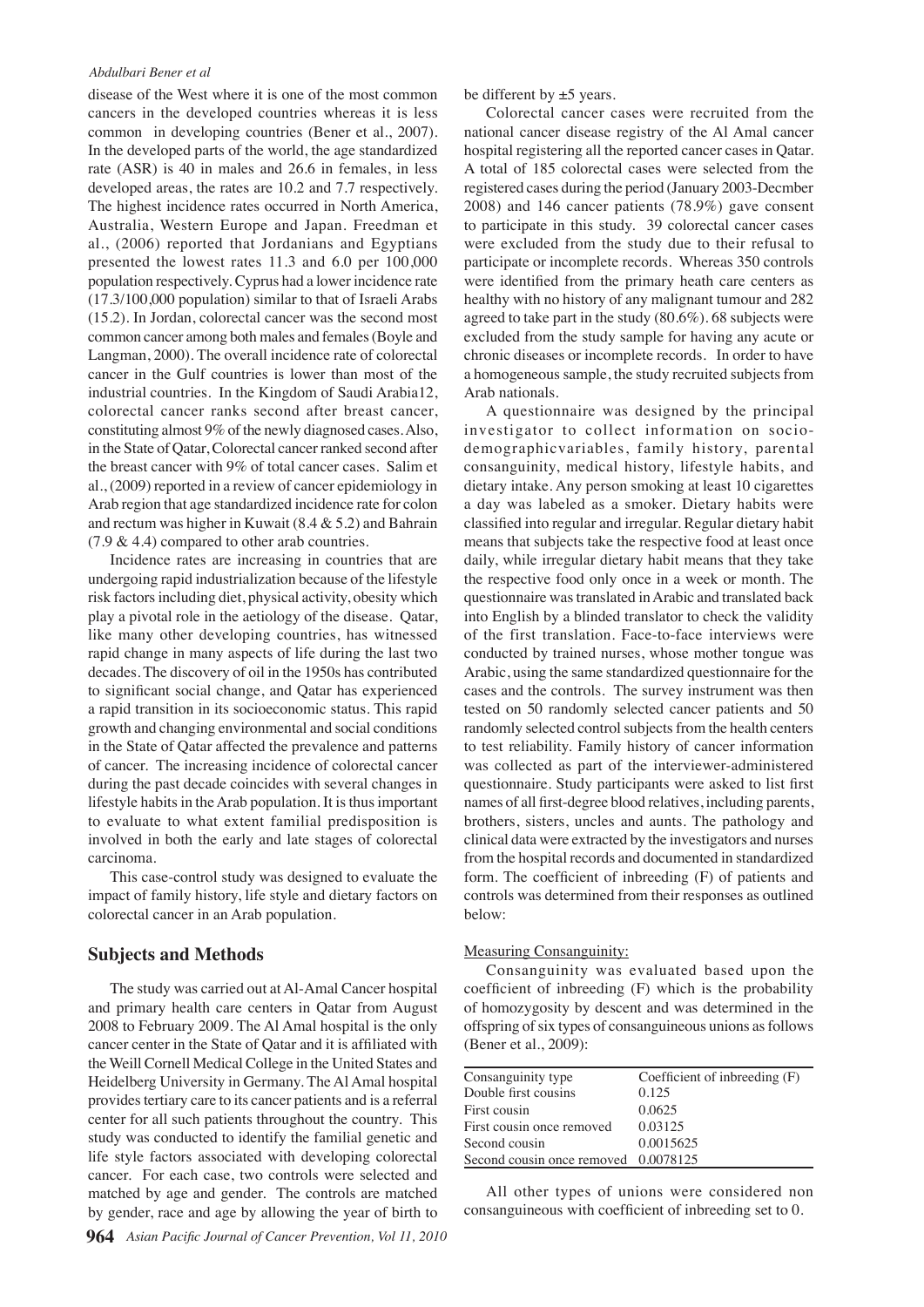The study was approved by the Research Ethics Committee of Hamad General Hospital, Hamad Medical Corporation. All the persons who agreed to participate in this study gave their informed consent prior to their inclusion in the study.

Students t-test was used to ascertain differences between the mean values of two continuous variables and confirmed by non-parametric Mann-Whitney test.  $\chi^2$  was utilized to establish the association between categorical variables. Where the sample size was small, the Fisher exact test was used instead of  $\chi^2$ . The level of inbreeding was assessed in terms of coefficient of kinship values for each population. Multiple stepwise logistic regression analysis was used to asses the relationship between dependent and independent variables and to adjust for potential confounders and order the importance of risk factors (determinant) for colorectal cancer. All p values are two-tailed and those less than 0.05 were considered statistically significant.

## **Results**

Table 1 shows the socio-demographic characteristics of the colorectal caner patients and controls. The mean ages of cases and controls did not significantly differ. Also no

**Table 1. Socio-Demographic Characteristics of the Studied Arab Population According to Cases and Controls (N=428)**

| Variables                    | Case $N=146$             | Control<br>$N = 282$     | p value |
|------------------------------|--------------------------|--------------------------|---------|
| Age [Mean±SD] Range          | $54.1 \pm 12.4$<br>18-82 | $53.1 \pm 13.1$<br>19-80 | 0.440   |
| Age groups                   |                          |                          |         |
| <40                          | 14(9.6)                  | 43(15.2)                 | 0.172   |
| $40 - 49$                    | 41(28.1)                 | 57(20.2)                 |         |
| 50-59                        | 42(28.8)                 | 83(29.4)                 |         |
| $\geq 60$                    | 49(33.6)                 | 99(35.1)                 |         |
| Gender                       |                          |                          |         |
| Male                         | 93(63.7)                 | 156(55.3)                | 0.096   |
| Female                       | 53(36.3)                 | 126(44.7)                |         |
| Nationality                  |                          |                          |         |
| Qatari                       | 49(33.6)                 | 107(37.9)                | 0.372   |
| Other Arabs                  | 97(66.4)                 | 175(62.1)                |         |
| <b>Education</b> level       |                          |                          |         |
| Illiterate                   | 20(13.7)                 | 55(19.5)                 | 0.234   |
| Primary                      | 30(20.5)                 | 54(19.1)                 |         |
| Intermediate                 | 37(25.3)                 | 63(22.3)                 |         |
| Secondary                    | 41(28.1)                 | 61(21.6)                 |         |
| University or higher         | 18(12.3)                 | 49(17.4)                 |         |
| Household income             |                          |                          |         |
| $<$ 5000 QR                  | 13(8.9)                  | 35(12.4)                 | 0.202   |
| 5000 -10000 QR               | 43(29.5)                 | 59(20.9)                 |         |
| 10000-15000 QR               | 34(23.3)                 | 77(27.3)                 |         |
| $>15000$ QR                  | 56(38.4)                 | 111(39.4)                |         |
| Occupation                   |                          |                          |         |
| Not Working                  | 33(22.6)                 | 99(35.1)                 | 0.069   |
| Sedentary / Professional     | 57(39.0)                 | 98(34.8)                 |         |
| Manual                       | 23(15.8)                 | 27(9.6)                  |         |
| <b>Business</b>              | 20(13.7)                 | 35(12.4)                 |         |
| Police / Army                | 13(8.9)                  | 23(8.2)                  |         |
| <b>Consanguinous Parents</b> |                          |                          |         |
| Yes                          | 52(35.6)                 | 83(29.4)                 | 0.192   |
| No                           | 94(64.4)                 | 199(70.6)                |         |

variation was observed between cases and healthy subjects in terms of socio-demographic variables.

Table 2 examines the life style and dietary habits of colorectal cancer patients and controls. Having a BMI between 25 and 30 was significantly higher in colorectal cancer patients compared to controls (60.2% vs. 47.2%, p=0.006). Smoking was also associated with an increased risk of colorectal cancer  $(26.7\% \text{ vs. } 17.0\%)$ , p=0.025). Consuming bakery items was also associated with colorectal cancer (78.8% vs. 52.8%, p<0.001) as were soft drinks (28.7% vs. 18.8%; p=0.015) There were no siginificant differences between cases and controls in the intake of fresh fruits (87.7% vs 85.5%), fresh vegetables (95.2% vs 95%) and green salad (91.1% vs 89.4%).

below 50 years of age, the parental consanguinity was100.0 Table 3 compares the consanguinity and family history of colorectal cancer between cases and controls. Overall, the parental consanguinity was higher in colorectal patients (35.6%) with a higher inbreeding coefficient (0.019), compared to healthy subjects (29.4%; 0.016) but this was not statistically significant. In younger patients less frequent in colorectal cancer cases (29.1%) than in elder cancer cases above 50 years of age (39.6%). Family

| Table 2. Life Style and Dietary Habits of Colorectal <sup>75.0</sup> |  |
|----------------------------------------------------------------------|--|
| <b>Cancer Patients and Controls (N=428)</b>                          |  |

| Variables                 | Case<br>$N = 146$ | Control<br>$N = 282$ | p Value | 50.0 |
|---------------------------|-------------------|----------------------|---------|------|
| Lifestyle habits          |                   |                      |         |      |
| Body mass index $(Kg/M2)$ |                   |                      |         |      |
| $\leq$ 25                 | 14(9.6)           | 57(20.2)             | 0.006   | 25.0 |
| $25 - 30$                 | 88(60.2)          | 133(47.2)            |         |      |
| $>30$                     | 44(30.1)          | 92(32.6)             |         |      |
| Smoking                   |                   |                      |         |      |
| Non smoker                | 107(73.3)         | 234 (83)             | 0.025   | 0    |
| Smoker                    | 39(26.7)          | 48 (17)              |         |      |
| Smoking of Sheesha        |                   |                      |         |      |
| Non smoker                | 116(79.5)         | 225(79.8)            | 0.964   |      |
| Smoker                    | 30(20.5)          | 57(20.2)             |         |      |
| Dietary habits            |                   |                      |         |      |
| Fresh fruits              |                   |                      |         |      |
| Regular                   | 128(87.7)         | 241(85.5)            | 0.630   |      |
| Irregular                 | 18(12.3)          | 41(14.5)             |         |      |
| Fresh Vegetables          |                   |                      |         |      |
| Regular                   | 139(95.2)         | 268(95.0)            | 0.938   |      |
| Irregular                 | 7(4.8)            | 14(5.0)              |         |      |
| Green Salad               |                   |                      |         |      |
| Regular                   | 133(91.1)         | 252(89.4)            | 0.691   |      |
| Irregular                 | 13(8.9)           | 30(10.6)             |         |      |
| Frozen Meat/Chicken       |                   |                      |         |      |
| Regular                   | 107(73.3)         | 196(69.5)            | 0.481   |      |
| Irregular                 | 39(26.7)          | 86(30.5)             |         |      |
| <b>Fast Food</b>          |                   |                      |         |      |
| Regular                   | 21(14.4)          | 45(16.0)             | 0.669   |      |
| Irregular                 | 125(85.6)         | 237(84.0)            |         |      |
| Bakery items              |                   |                      |         |      |
| Regular                   | 115(78.8)         | 149(52.8)            | < 0.001 |      |
| Irregular                 | 31(21.2)          | 133(47.2)            |         |      |
| Soft drinks               |                   |                      |         |      |
| Regular                   | 42(28.7)          | 53(18.8)             | 0.015   |      |
| Irregular                 | 104(71.3)         | 229(81.2)            |         |      |
| Processed Food            |                   |                      |         |      |
| Regular                   | 25(17.1)          | 59(20.9)             | 0.418   |      |
| Irregular                 | 121(82.9)         | 223(79.1)            |         |      |

*Asian Pacific Journal of Cancer Prevention, Vol 11, 2010* **965**

**20.3 6.3 10.1**

**46.8 56.3**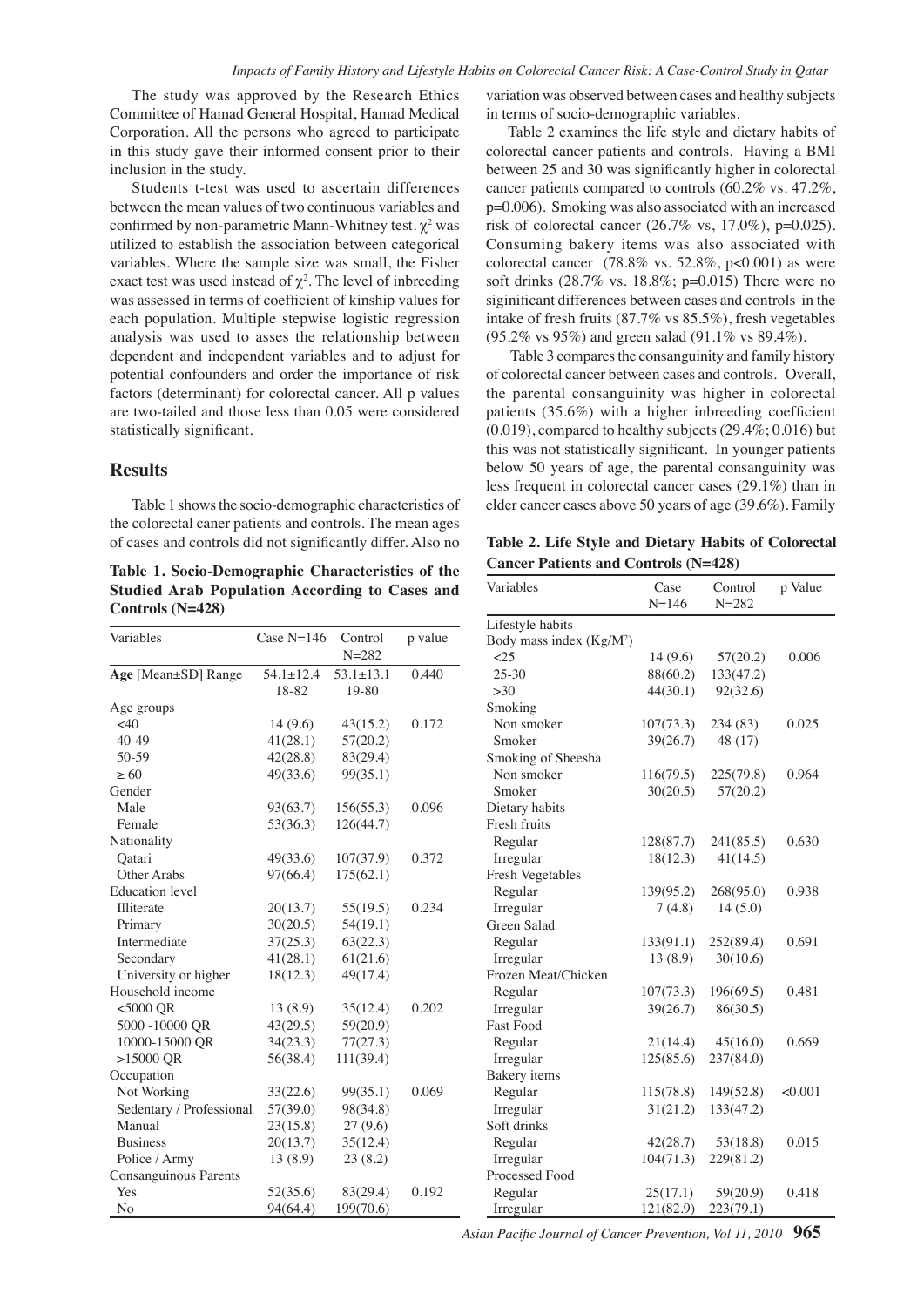#### *Abdulbari Bener et al*

**Table 3. Characteristics of Consanguinity and Family History of Colorectal Cancer Among Patients and controls (N=428)**

| Variables                      | Cases    | Controls              | p value |
|--------------------------------|----------|-----------------------|---------|
| Overall Frequency              | 146      | 282                   |         |
| Parents consanguineous         |          |                       |         |
| Yes                            |          | 52(35.6) 83(29.4)     | 0.231   |
| N <sub>0</sub>                 | 94(64.4) | 199(70.6)             |         |
| Mean coefficient of inbreeding | 0.019    | 0.016                 | 0.440   |
| Age <50 years Frequency        | 55       | 100                   |         |
| Parents consanguineous         |          |                       |         |
| Yes                            |          | $16(29.1)$ $31(31.0)$ | 0.948   |
| N <sub>0</sub>                 | 39(70.9) | 69(69.0)              |         |
| Mean coefficient of inbreeding | 0.016    | 0.019                 | 0.464   |
| Age $\geq 50$ years Frequency  | 91       | 182                   |         |
| Parents consanguineous         |          |                       |         |
| Yes                            |          | 36(39.6) 52(28.6)     | 0.090   |
| N <sub>0</sub>                 |          | 55(60.4) 130(71.4)    |         |
| Mean coefficient of inbreeding | 0.020    | 0.015                 | 0.112   |
| Family history of cancer       |          |                       |         |
| Yes                            |          | $61(41.8)$ $82(29.1)$ | <0.011  |
| N <sub>0</sub>                 |          | 85(58.2) 200(70.9)    |         |
| Cancer in type of relatives    |          |                       |         |
| $1st$ Degree                   |          | $33(22.6)$ $39(13.8)$ | 0.030   |
| $2nd$ Degree                   | 17(11.6) | 9(3.2)                | 0.001   |
| $3rd$ Degree                   | 11(7.5)  | 4(1.4)                | 0.002   |

**Table 4. Predictors for Colorectal Cancer Using Multivariate Stepwise Logistic Regression Analysis**

| Independent Variables Odds Ratio 95% |      |                 | P - value    |
|--------------------------------------|------|-----------------|--------------|
|                                      |      | Confidence      | Significance |
|                                      |      | Interval        |              |
| <b>Family History</b>                | 2.65 | $(1.55 - 4.72)$ | < 0.0001     |
| <b>Bakery</b> products               | 2.52 | $(2.30 - 2.88)$ | < 0.0001     |
| <b>BMI</b>                           | 2.30 | $(1.38 - 3.83)$ | < 0.0001     |
| Smoking                              | 2.12 | $(1.12 - 3.85)$ | 0.017        |
| Soft drinks                          | 1.62 | $(1.19 - 2.17)$ | 0.020        |

history of CRC was significantly higher in cases than in the control group (41.8% vs. 29.1%, p<0.011), particularly in the first degree  $(22.6\% \text{ vs. } 13.8\%; \text{ p=0.03})$  and second degree relatives (11.6%; vs. 3.2%, p=0.001).

Table 4 shows predictors for the colorectal cancer using stepwise logistic regression analysis. As can be seen from this table, family history, consuming bakery items, BMI, smoking, and soft drink use were found to be significant predictors for colorectal cancer.

Figure 1 shows the distribution of the studied colorectal cancer cases according to gender and age group. The frequency of CRC among men and women has been increasing with the age with a highest peak in men and women in the age group above 60 years. Frequency of CRC remains relatively low in both men and women under 40 years of age.

## **Discussion**

 Cancers of the colon and rectum constitute a significant proportion of the global burden of cancer morbidity and mortality, particularly in highly industrialized countries. Colorectal cancer is a consequence of multiple risk factors,



**Figure 1. Distribution of the Studied Colorectal Cancer Cases According to Gender and Age Group**

among which the interaction between environmental and genetic factors is of particular interest. In this case-control study, we investigated whether family history, lifestyle and dietary factors were associated with risk of developing colorectal carcinoma. Parkin et al., (2005) reported that more than 90% of the newly diagnosed colorectal cancers occurred among individuals older than 50 years of age. A similar situation is found in the present study too that the colorectal cancer was more frequent in patients above 40 years (90.5%). Few studies (O'Connel et al., 2003; Minardi et al., 1998) reported that the incidence of colorectal cancer remains relatively low under 40 years of age. It was suggested CRC can be defined as a disease of elderly people. In the studied patients, sedentary life style has been associated with an increased risk of colorectal cancer which is similar to some other studies (White et al., 1996; Friedenreich, 2001). Also, Whittemore et al., (1990) observed a high risk for colon and rectal cancer with increasing time spent sitting and for those reporting an overall sedentary life style. Colorectal cancer risk was more among the studied men (63.7%) than in women (36.3%). These socio-demographic factors associated with the development of colorectal cancer in our study is in agreement with a previous study by Okamoto et al (2002) reported that the tumor distribution throughout the large intestine depends on the sex, race and the age of the patient in addition to the genetic and environmental factors.

Various studies have suggested that a healthy life style may be protective and prevent initiation of the premalignant stages of CRC. Being overweight was significantly higher in the CRC patients (60.2%) than in healthy subjects (47.2%) which could be due to the lack of physical activity or diet pattern in their life. Friedenreich (2001) stated that physical inactivity, excess body weight, and a central disposition of adiposity have a major influence on the risk of CRC. It is reported (Terry et al., 2001) that cigarette smoking is associated with an increased tendency to form adenomas that develop into colorectal cancer and our study findings also found a positive association between the smoking habit and the CRC risk.

The risk of colorectal cancer is mainly associated with lifestyle factors, particularly dietary factors. A higher risk of CRC was found in subjects consuming a diet poor in fiber and rich in meat and fat (Mckeown-Eyssen, 1994). The majority of the cases consumed fresh fruits (87.7%), fresh vegetables (95.2%), and green salad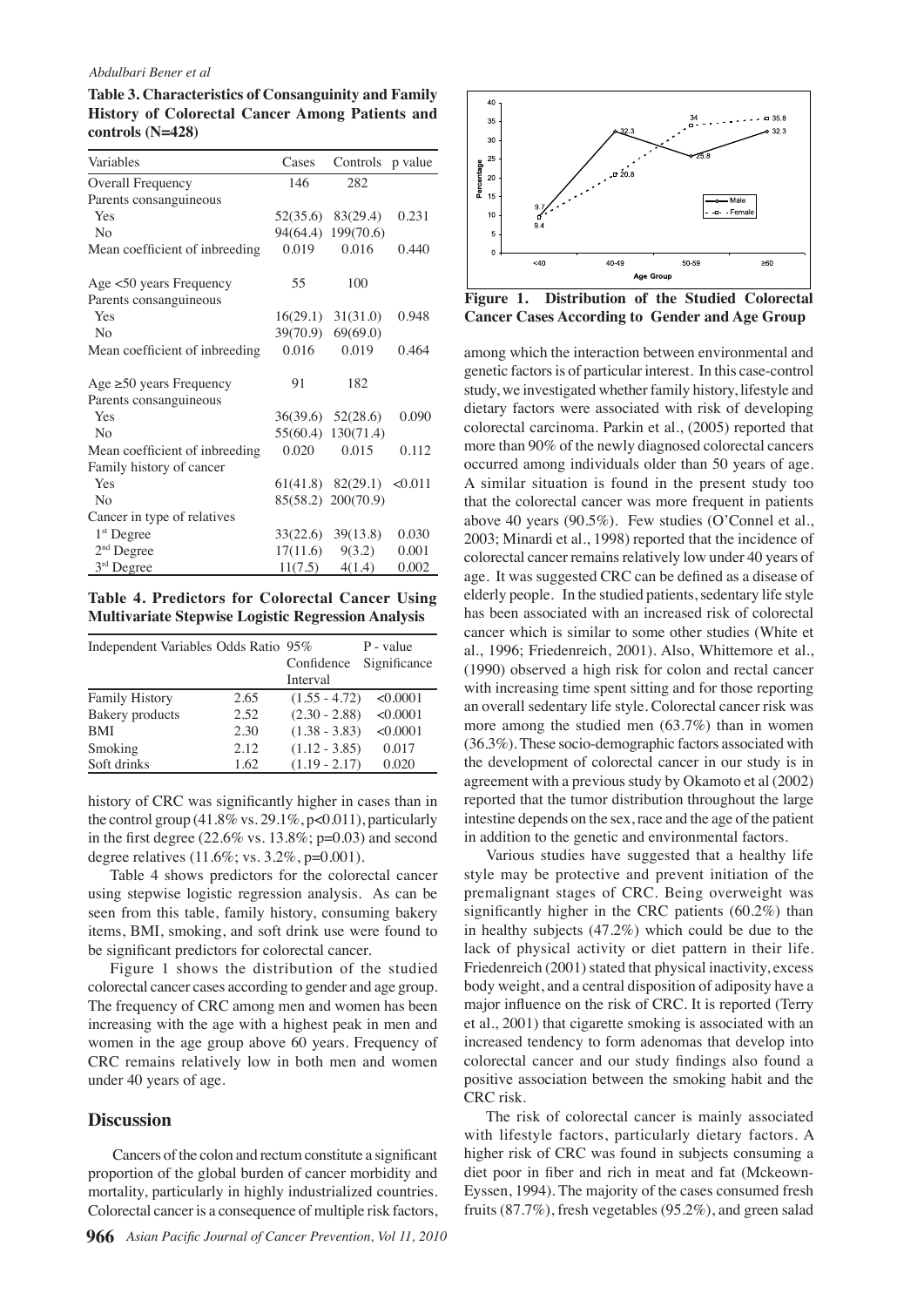(91.1%) regularly. It was reported (Tiemersma et al. 2002) that intakes of red meat and processed food were associated with the risk of cancer in the colon and rectum respectively. However, in our studied patients, intakes of unhealthy food like fast food (14.4%), soft drinks (18.5%) and processed food (17.1%) were very low. The present study revealed a healthy dietary pattern in Arab population with high intake of fruits and vegetables which is in line with the observation of the research team that the low incidence of colorectal cancer in the Arab countries is due to the dietary factors (Salim et al., 2009). It is commonly agreed that the risk of colorectal cancer can be modified by food and dietary habits.

In our study population, family history of CRC was significantly higher in cases (41.8%) than in the healthy subjects (29.1%), particularly in the first degree (22.6%) and second-degree (11.6%) relatives. Our study findings suggest that a family history of colorectal cancer is an important risk factor for the development of CRC in this population and confirms the observation reported by others that a family history of colorectal cancer increases the risk of CRC (Slattery, 2000; Slattery et al., 2003; Martinez, 2005). The proportion of studied patients with a family history of colorectal cancer within 1st degree relatives was 22.6% which is appreciably higher than the figure previously reported in another study (12.4%) (Kotake et al., 1995). First degree relative of individuals with CRC are known to have an approximately two fold increased risk of sporadic CRC (Kerber et al., 1998). Furthermore, parental consanguinity was higher in colorectal patients with a higher inbreeding coefficient  $(35.6\%; 0.019)$ , compared to healthy subjects  $(29.4\%;$ 0.016) but this was not statistically significant. Stepwise logistic regression analysis of the present data supported the findings that a positive family history is positively associated with the risk of CRC which supports a genetic contribution to colorectal cancer risk. This is in line with the study of Schoen et al., (2000) showed that increased evidence of colorectal cancer is among persons with a family history of CRC and families in which multiple family members affected with CRC. In the studied Arab population, family history and parental consanguinity were the important associated factors for the development of CRC. This shows that inheritance plays a special role in CRC development.

In the studied Arab population, although the CRC patients had a healthy dietary pattern, other factors like gender, age, sedentary life style, being overweight, family history and consanguinity were the main risk factors in the studied population. This study suggests that since lifestyle factors influence the development of cancer among those with a family history of the disease, there appears to be a practical approach for individuals with a family history of CRC to reduce their cancer risk.

 In Conclusion the study findings revealed that the incidence of colorectal cancer increased with increasing age and it occurred mostly among individuals older than 50 years of age. Men were more victims of colorectal cancer than women. Although the colorectal cancer patients had a healthy dietary habbit, their age, gender, sedentary life style, being overweight, family history and

parental consanguinity were positively associated with the development of colorectal cancer. Among the life style factors, being overweight was a significant associated factor for CRC risk. The risk of colorectal cancer in Arab population is highly influenced by family history and parental consanguinity. The study results indicate a genetic contribution to colorectal cancer risk.

## **Acknowledgements**

This work was generously supported and funded by the Qatar National Research Fund- QNRF UREP 4-3- 18. The authors would like to thank the Hamad Medical Corporation for their support and ethical approval.

## **References**

- American Cancer Society, Cancer facts and figures 2006 Atlanta GA. American Cancer Society 2006
- Bener A, Ayub H, Kakil R, et al (2007). Patterns of cancer incidence among the population of qatar: A worldwide comparative study. *Asian Pac J Cancer Prev*, **9**, 19-24.
- Bener A, El Ayoubi HR, Chouchane L, et al (2009). The impact of consanguinity on cancer in a highly endogamous population. *Asian Pac J Cancer Prev*, **10**, 35-40.
- Boyle P, Langman JS (2000). ABC of colorectal cancer epidemiology. *Student BMJ*, **8**, 435-76.
- Bray F, Sankila R, Ferlay J, et al (2002). Estimates of cancer incidence and mortality in europe in 1995. *Eur J Cancer*, **38**, 99-166.
- Correa Lima MP, Gomes-da-silva MM (2005). Colorectal cancer : Lifestyle and dietary factors. *Nutr Hosp*, **20**, 235-41.
- Fearon ER, Vogelstein B (1990). A genetic model for colorectal tumorigensis. *Cell*, **61**, 759-67.
- Freedman L, Edwards B, Ries L, et al (2006) Cancer incidence in four member countries (Cyprus, Egypt, Israel, and Jordan) of the middle east cancer consortium (MECC) compared with US SEER. National Cancer Institute, NIH Pub. No. 06-5873. Bethesda, MD
- Friedenreich CM (2001). Physical activity and cancer prevention: from observational to intervention research. *Cancer Epidemiol Biomarkers Prev*, **10**, 287-301.
- Haiman CA, Le Marchand L, Yamamato J, et al (2007). A common genetic risk factor: Colorectal and prostate cancer. *Nat Genet*, **39**, 954-6.
- Kerber RA, Slattery ML, Potter JD, et al (1998). Risk of colon cancer associated with a family history of cancer or colorectal polyps: the diet, activity, and reproduction in colon cancer study. *Int J Cancer*, **78**, 157-60.
- Kotake K, Koyama Y, Nasu J, et al (1995). Relation of family history of cancer and environmental factors to the risk of colorectal cancer: a case-control study. *Jpn J Clin Oncol*, **25**, 195-202.
- Martínez ME (2005). Primary prevention of colorectal cancer: lifestyle, nutrition, exercise. *Recent Results Cancer Res*, **166**, 177-211.
- Mckeown-Eyssen G (1994). Epidemiology of colorectal cancer : Are serum triglycerides and/or plasma glucose associated with risk?. *Cancer Epidemiology Biomarkers Prev*, **3**, 687-95.
- Minardi AJ, Sittig KM, Zihari GB, et al (1998). Colorectal cancer in the young patient. *Am Surg*, **64**, 849-53.
- O'Connell JB, Maggard MA, Liu JM, et al (2003). The rates of colon and rectal cancers are increasing in young adults. *Am*
- *Asian Pacific Journal of Cancer Prevention, Vol 11, 2010* **967**